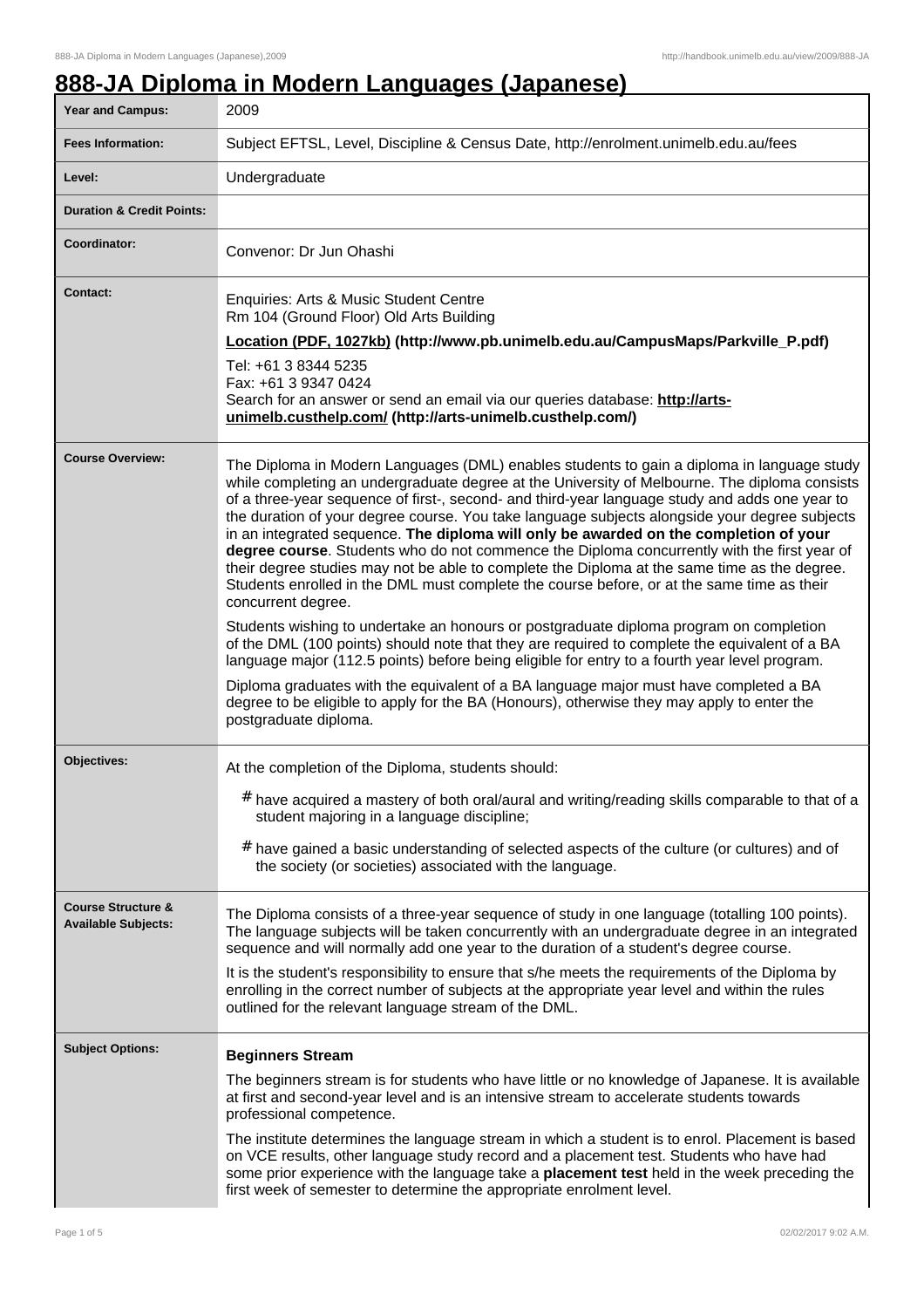Stream enrolment remains provisional until confirmed or, alternatively, altered according to the student's needs as determined by the institute during the first two weeks of teaching. As far as possible, the institute will notify students of any changes to their stream enrolment in the first two weeks of semester. Where a change is made in the third or fourth week of semester it will be reported to the Associate Dean (Academic Programs).

| <b>First Year Subjects</b><br><b>Subject</b> | <b>Study Period Commencement:</b> | <b>Credit</b><br>Points: |
|----------------------------------------------|-----------------------------------|--------------------------|
| 110-141 Japanese 1A                          | Semester 1                        | 12.500                   |
| 110-142 Japanese 1B                          | Semester 2                        | 12.500                   |
| <b>Second Year Subjects</b>                  |                                   |                          |
| <b>Subject</b>                               | <b>Study Period Commencement:</b> | <b>Credit</b>            |

| <b>Subject</b>                                 | <b>Study Period Commencement:</b> | <b>Credit</b><br>Points: |
|------------------------------------------------|-----------------------------------|--------------------------|
| 110-241 Japanese 2A                            | Semester 1                        | 12.500                   |
| 110-242 Japanese 2B                            | Semester 2                        | 12.500                   |
| 110-209 Introduction to Japanese Communication | Semester 2                        | 12.500                   |
| 110-246 Japanese Grammar in Action             | Semester 2                        | 12.500                   |

| <b>Third Year Subjects</b> |                                   |                          |
|----------------------------|-----------------------------------|--------------------------|
| <b>Subject</b>             | <b>Study Period Commencement:</b> | <b>Credit</b><br>Points: |
| 673-363 Japanese 3A        | Semester 1                        | 12.500                   |
| 673-364 Japanese 3B        | Semester 2                        | 12.500                   |

#### **Post-VCE Stream**

The post-VCE stream is usually only available to students who have obtained a pass in VCE Japanese, or its equivalent.

The institute determines the language stream in which a student is to enrol. Placement is based on VCE results, other language study record and a placement test. Students who have had some prior experience with the language take a **placement test** held in the week preceding the first week of semester to determine the appropriate enrolment level.

Stream enrolment remains provisional until confirmed or, alternatively, altered according to the student's needs as determined by the institute during the first two weeks of teaching. As far as possible, the institute will notify students of any changes to their stream enrolment in the first two weeks of semester. Where a change is made in the third or fourth week of semester it will be reported to the Associate Dean (Academic Programs).

### **First Year Subjects**

| <b>Subject</b>      | <b>Study Period Commencement:</b> | <b>Credit</b><br>Points: |
|---------------------|-----------------------------------|--------------------------|
| 670-107 Japanese 2A | Semester 1                        | 12.500                   |
| 670-108 Japanese 2B | Semester 2                        | 12.500                   |

### **Second Year Subjects**

Students must undertake Japanese 3a and Japanese 3b and select 1 of the other subjects listed below:

| <b>Subject</b>      | <b>Study Period Commencement:</b> | <b>Credit</b><br>Points: |
|---------------------|-----------------------------------|--------------------------|
| 670-240 Japanese 3A | Semester 1                        | 12.500                   |
| 670-241 Japanese 3B | Semester 2                        | 12.500                   |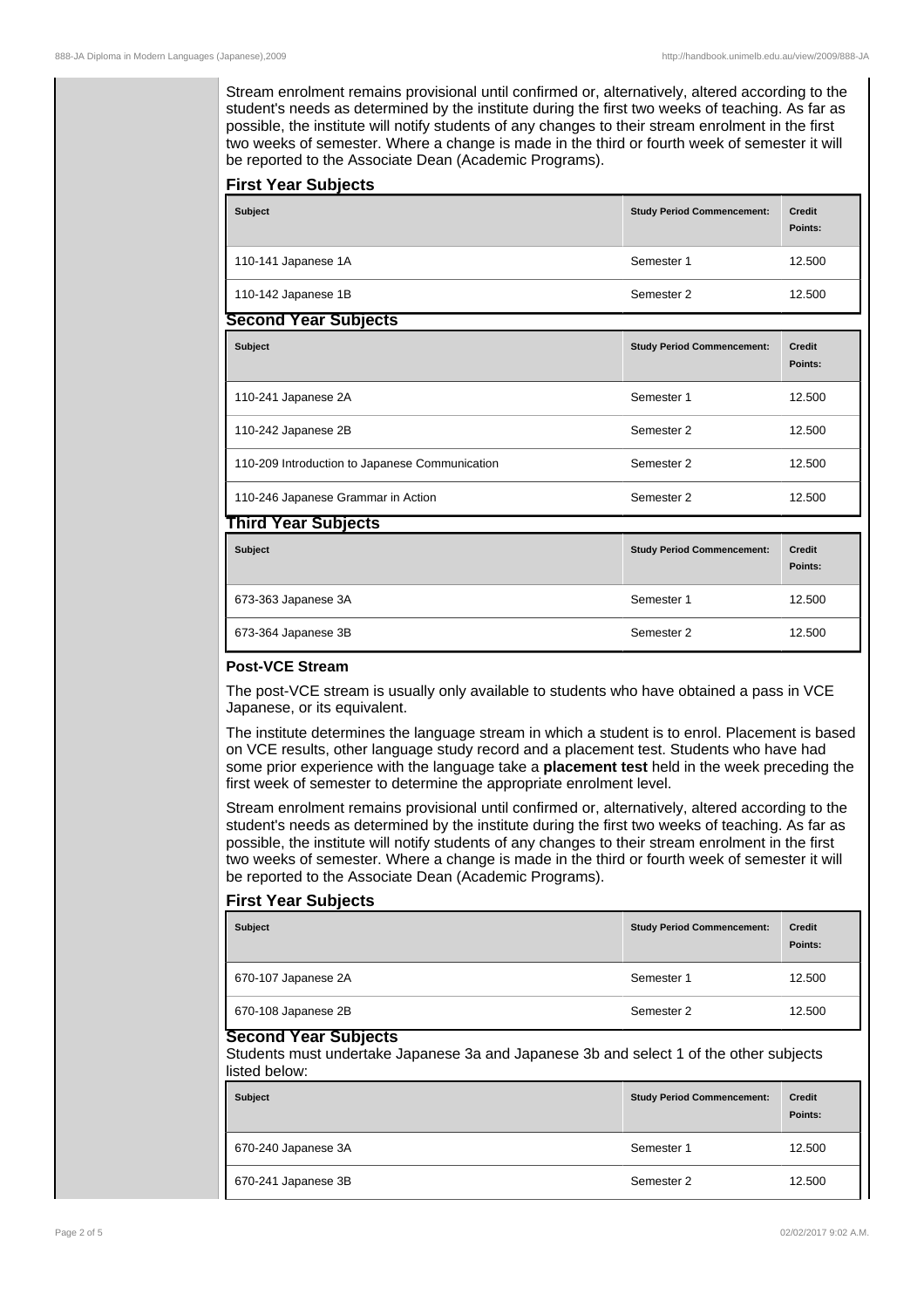| 110-233 Language and Identity in Japanese   | Not offered 2009                  | 12.50                    |
|---------------------------------------------|-----------------------------------|--------------------------|
| 110-246 Japanese Grammar in Action          | Semester 2                        | 12.500                   |
| <b>Third Year Subjects</b>                  |                                   |                          |
| <b>Subject</b>                              | <b>Study Period Commencement:</b> | <b>Credit</b><br>Points: |
| 671-311 Japanese 4A                         | Semester 1                        | 12.500                   |
| 671-312 Japanese 4B                         | Semester 2                        | 12.500                   |
| 671-366 Heinrich von Kleist's Prose Fiction | Not offered 2009                  | 12.500                   |

## **Advanced Stream**

The advanced stream is usually only available to students who have obtained a pass in VCE Japanese or equivalent, and who have undertaken some additional study in Japanese at a more advanced level.

The institute determines the language stream in which a student is to enrol. Placement is based on VCE results, other language study record and a placement test. Students who have had some prior experience with the language take a **placement test** held in the week preceding the first week of semester to determine the appropriate enrolment level.

Stream enrolment remains provisional until confirmed or, alternatively, altered according to the student's needs as determined by the institute during the first two weeks of teaching. As far as possible, the institute will notify students of any changes to their stream enrolment in the first two weeks of semester. Where a change is made in the third or fourth week of semester it will be reported to the Associate Dean (Academic Programs).

| <b>Subject</b>                                             | <b>Study Period Commencement:</b> | <b>Credit</b><br>Points: |
|------------------------------------------------------------|-----------------------------------|--------------------------|
| 110-188 Japanese 3A                                        | Semester 1                        | 12.500                   |
| 110-189 Japanese 3B                                        | Semester 2                        | 12.500                   |
| <b>Second Year Subjects</b>                                |                                   |                          |
| <b>Subject</b>                                             | <b>Study Period Commencement:</b> | <b>Credit</b><br>Points: |
| 110-216 Japanese 4A                                        | Semester 1                        | 12.500                   |
| 110-217 Japanese 4B                                        | Semester 2                        | 12.500                   |
| <b>Third Year Subjects</b>                                 |                                   |                          |
| <b>Subject</b>                                             | <b>Study Period Commencement:</b> | <b>Credit</b><br>Points: |
| 110-319 Japanese through the Media                         | Semester 1                        | 12.500                   |
| 673-370 Reading Japanese Literature                        | Semester 2                        | 12.500                   |
| 673-371 Variation in Japanese Language                     | Semester 1                        | 12.500                   |
| 673-366 Japanese Discourse                                 | Not offered 2009                  | 12.50                    |
| <b>Super Advanced Stream</b><br><b>First Year Subjects</b> |                                   |                          |
| <b>Subject</b>                                             | <b>Study Period Commencement:</b> | <b>Credit</b><br>Points: |
| 670-105 Japanese 4A                                        | Semester 1                        | 12.500                   |
| 670-106 Japanese 4B                                        | Semester 2                        | 12.500                   |

#### **First Year Subjects**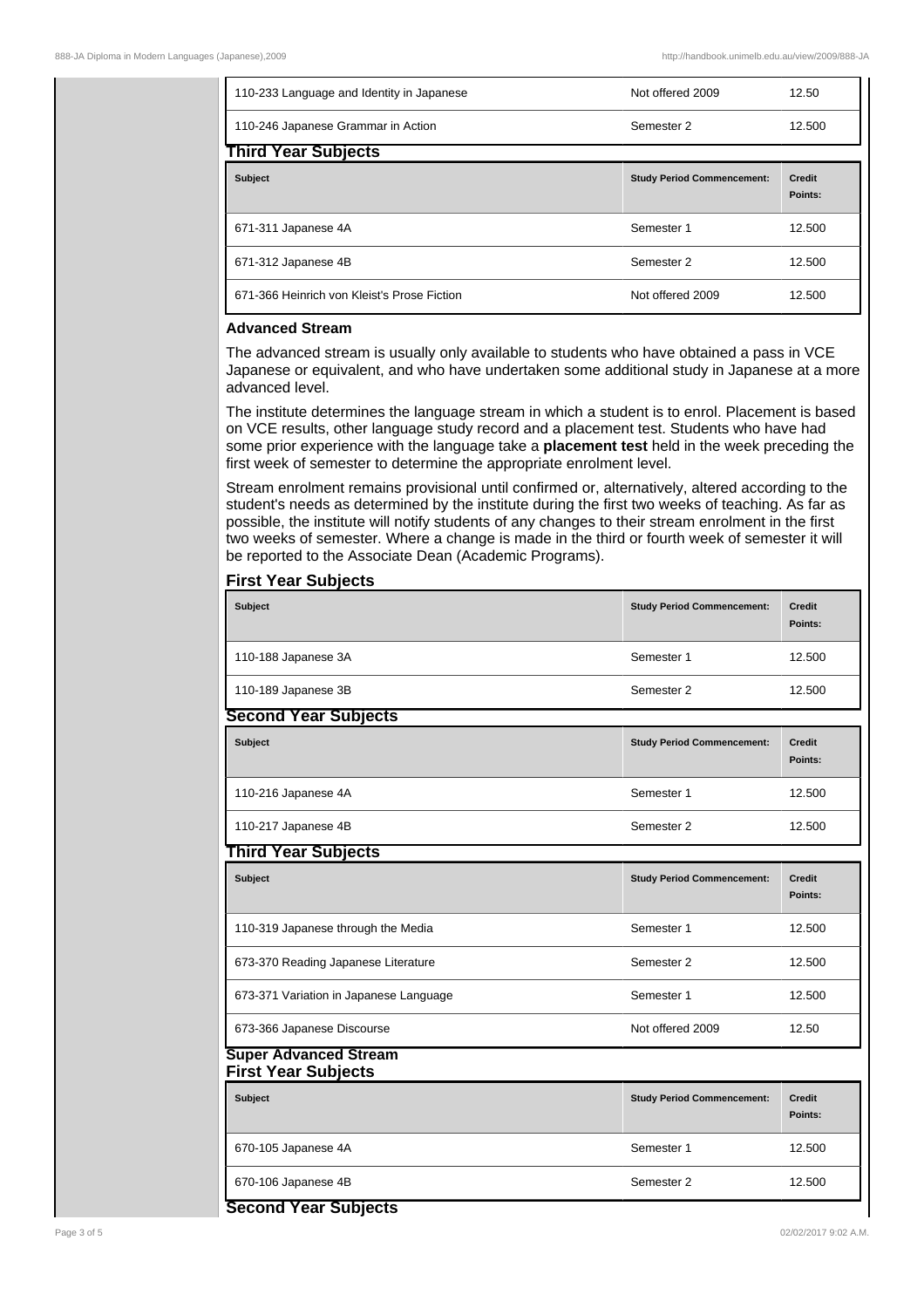|                                                                                                                                                       | <b>Subject</b>                                                                                                                                                                                                                                                                                                                                                                                                                                                                              | <b>Study Period Commencement:</b> | <b>Credit</b><br>Points: |
|-------------------------------------------------------------------------------------------------------------------------------------------------------|---------------------------------------------------------------------------------------------------------------------------------------------------------------------------------------------------------------------------------------------------------------------------------------------------------------------------------------------------------------------------------------------------------------------------------------------------------------------------------------------|-----------------------------------|--------------------------|
|                                                                                                                                                       | 110-245 Sign and Symbols in Japanese                                                                                                                                                                                                                                                                                                                                                                                                                                                        | Semester 1                        | 12.500                   |
|                                                                                                                                                       | 110-247 Reading Japanese Literature                                                                                                                                                                                                                                                                                                                                                                                                                                                         | Semester 2                        | 12.500                   |
|                                                                                                                                                       | 110-248 Variation in Japanese Language                                                                                                                                                                                                                                                                                                                                                                                                                                                      | Semester 1                        | 12.500                   |
|                                                                                                                                                       | 110-246 Japanese Grammar in Action                                                                                                                                                                                                                                                                                                                                                                                                                                                          | Semester 2                        | 12.500                   |
|                                                                                                                                                       | <b>Third Year Subjects</b>                                                                                                                                                                                                                                                                                                                                                                                                                                                                  |                                   |                          |
|                                                                                                                                                       | Subject                                                                                                                                                                                                                                                                                                                                                                                                                                                                                     | <b>Study Period Commencement:</b> | <b>Credit</b><br>Points: |
|                                                                                                                                                       | 110-318 Japanese Through Translation                                                                                                                                                                                                                                                                                                                                                                                                                                                        | Semester 2                        | 12.500                   |
|                                                                                                                                                       | 110-319 Japanese through the Media                                                                                                                                                                                                                                                                                                                                                                                                                                                          | Semester 1                        | 12.500                   |
| <b>Entry Requirements:</b>                                                                                                                            | The Diploma in Modern Languages (DML) is only available to students who are currently<br>enrolled in an undergraduate degree course at the University of Melbourne. The DML must be<br>completed alongside your degree studies and can only be awarded on the completion of your<br>degree.<br>For continuing students, selection into the Diploma is based upon the weighted average of<br>subjects across your entire course. For first-year students, eligibility is based on your ENTER |                                   |                          |
| score. The entry cut-off fluctuates from year-to-year. It is determined by the number of places<br>available and the number of applications received. |                                                                                                                                                                                                                                                                                                                                                                                                                                                                                             |                                   |                          |
|                                                                                                                                                       | For combined degree students and students from faculties other than arts, entry to the Diploma<br>requires the approval of both the Faculty of Arts and the other faculty.                                                                                                                                                                                                                                                                                                                  |                                   |                          |
| <b>Core Participation</b><br><b>Requirements:</b>                                                                                                     | The Diploma will be available to students with no prior knowledge of a language as well as<br>to those who have completed several years of study (for instance, as part of the VCE). Your<br>stream enrolment depends on your previous language experience and is determined by the<br>relevant School.                                                                                                                                                                                     |                                   |                          |
| <b>Further Study:</b>                                                                                                                                 | Postgraduate study options are available to high achieving students completing the DML.                                                                                                                                                                                                                                                                                                                                                                                                     |                                   |                          |
| <b>Graduate Attributes:</b>                                                                                                                           | See course objectives                                                                                                                                                                                                                                                                                                                                                                                                                                                                       |                                   |                          |
| <b>Generic Skills:</b>                                                                                                                                | All arts subjects provide students with transferable generic skills that prepare them for further<br>study and the workplace.                                                                                                                                                                                                                                                                                                                                                               |                                   |                          |
|                                                                                                                                                       | As a result of attendance at scheduled classes, participation in planned activities and discussion<br>groups, and timely completion of essays and assignments, arts graduates should acquire<br>transferable generic skills in the following areas:                                                                                                                                                                                                                                         |                                   |                          |
|                                                                                                                                                       | $#$ research                                                                                                                                                                                                                                                                                                                                                                                                                                                                                |                                   |                          |
|                                                                                                                                                       | through competent use of the library, electronic databases, and other information sources,<br>and the definition of areas of inquiry and methods of research;                                                                                                                                                                                                                                                                                                                               |                                   |                          |
|                                                                                                                                                       | $#$ critical thinking and analysis                                                                                                                                                                                                                                                                                                                                                                                                                                                          |                                   |                          |
|                                                                                                                                                       | through recommended reading, essay writing and tutorial discussion, and by determining<br>the strength of an argument;                                                                                                                                                                                                                                                                                                                                                                      |                                   |                          |
|                                                                                                                                                       | $#$ thinking in theoretical terms                                                                                                                                                                                                                                                                                                                                                                                                                                                           |                                   |                          |
|                                                                                                                                                       | through lectures, tutorial discussion, essay writing and engagement in the methodologies of<br>the humanities and social sciences;                                                                                                                                                                                                                                                                                                                                                          |                                   |                          |
|                                                                                                                                                       | # thinking creatively                                                                                                                                                                                                                                                                                                                                                                                                                                                                       |                                   |                          |
|                                                                                                                                                       | through essay writing, creative writing, tutorial discussions and presentations,<br>conceptualising theoretical problems, forming judgements and arguments from conflicting<br>evidence and by critical analysis;                                                                                                                                                                                                                                                                           |                                   |                          |